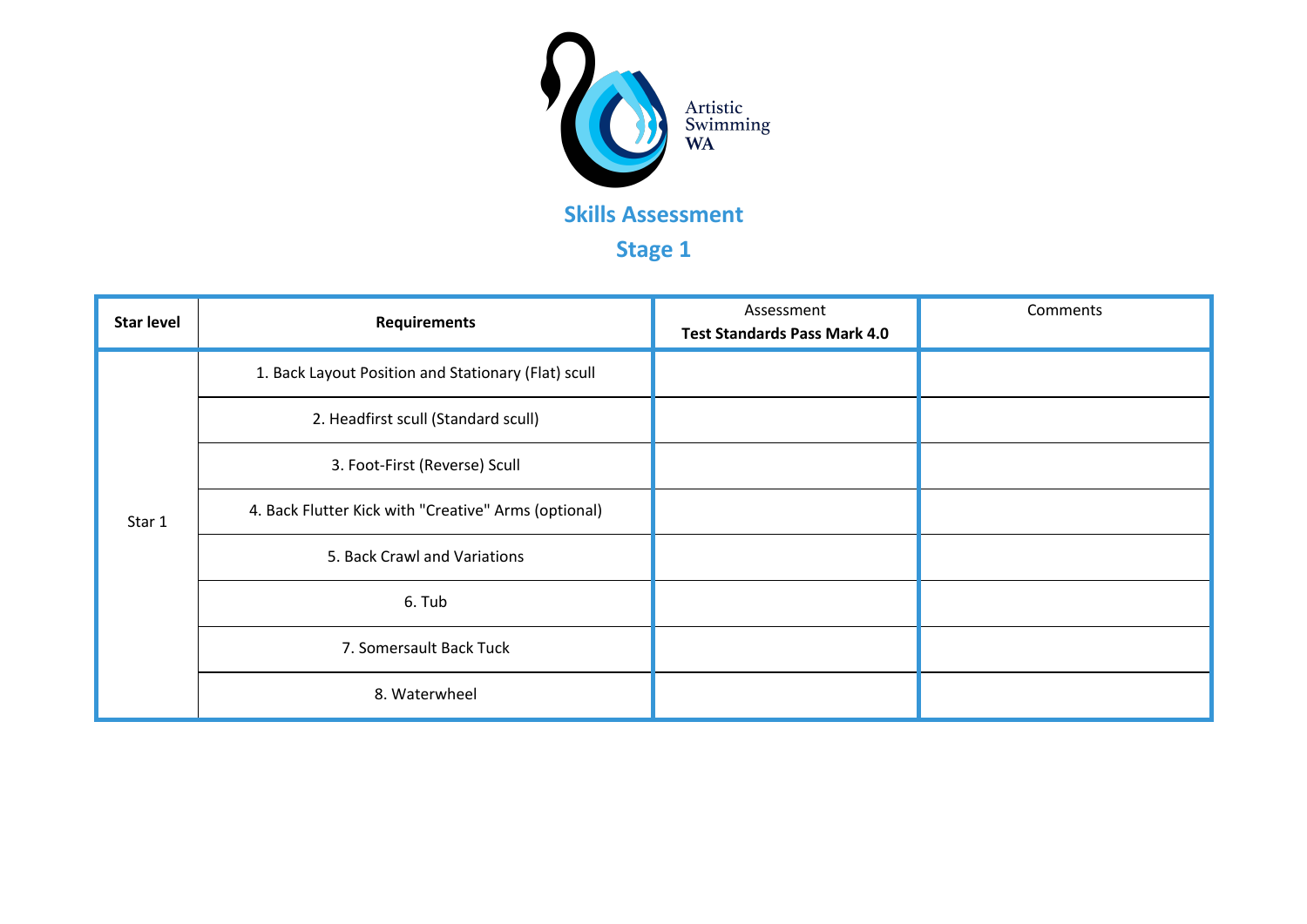

| <b>Star level</b> | <b>Requirements</b>                                    | Assessment<br><b>Test Standards Pass Mark 4.0</b> | Comments |
|-------------------|--------------------------------------------------------|---------------------------------------------------|----------|
| Star 2            | Front Layout Position (Stationary scull)<br>1.         |                                                   |          |
|                   | Propeller or Torpedo 5 metres<br>2.                    |                                                   |          |
|                   | Paddle scull 5 metres<br>3.                            |                                                   |          |
|                   | 4. Side Flutter Kick (optional creative arm) 12 metres |                                                   |          |
|                   | 5. Kick-pull-kick 8 metres                             |                                                   |          |
|                   | Eggbeater Stationary 20 seconds<br>6.                  |                                                   |          |
|                   | 7. Pretzel                                             |                                                   |          |
|                   | 8. Sailboat Alternate                                  |                                                   |          |

**Skills Assessment**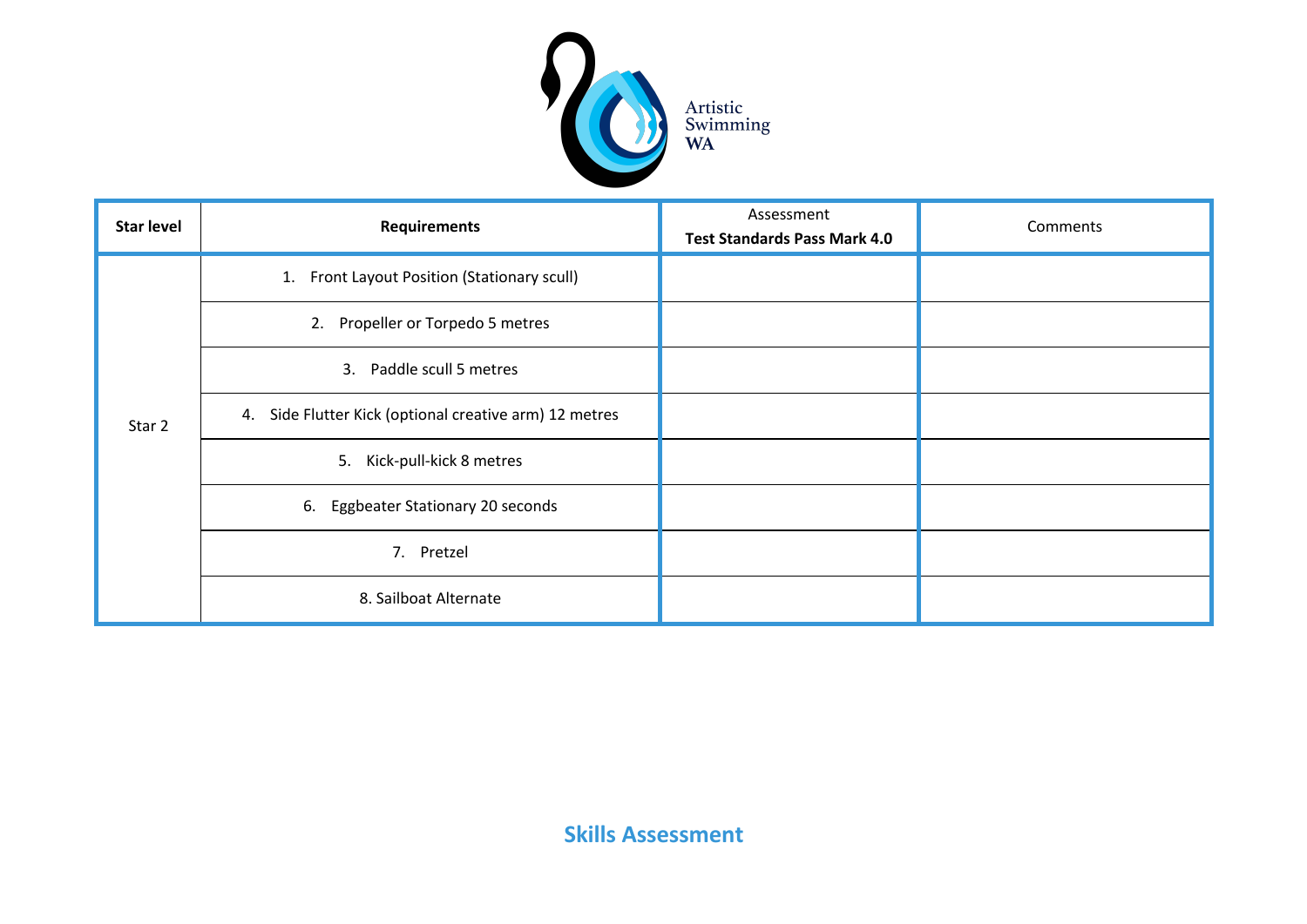

**Stage 2**

| <b>Star level</b> | <b>Requirements</b>                                                                    | Assessment<br><b>Test Standards Pass Mark 4.5</b> | Comments |
|-------------------|----------------------------------------------------------------------------------------|---------------------------------------------------|----------|
| Star 3            | 1. Alligator (Reverse scull) 5 metres                                                  |                                                   |          |
|                   | 2. Front Pike Position                                                                 |                                                   |          |
|                   | 3. Front Pike Pulldown                                                                 |                                                   |          |
|                   | Front Pike to Submerged Ballet Leg Double Position and Split Scull<br>4.               |                                                   |          |
|                   | 5. Front Flutter Kick - head up 12 metres                                              |                                                   |          |
|                   | 6. Modified Front Crawl with arm variations - head up 8 metres                         |                                                   |          |
|                   | 7. Eggbeater Travelling Sideways 6 metres right and 6 metres left                      |                                                   |          |
|                   | Somersault Front Pike<br>8.                                                            |                                                   |          |
|                   | Kick - Pull (4 strokes right, 4 strokes left, 4 strokes alternating lead<br>9.<br>arm) |                                                   |          |